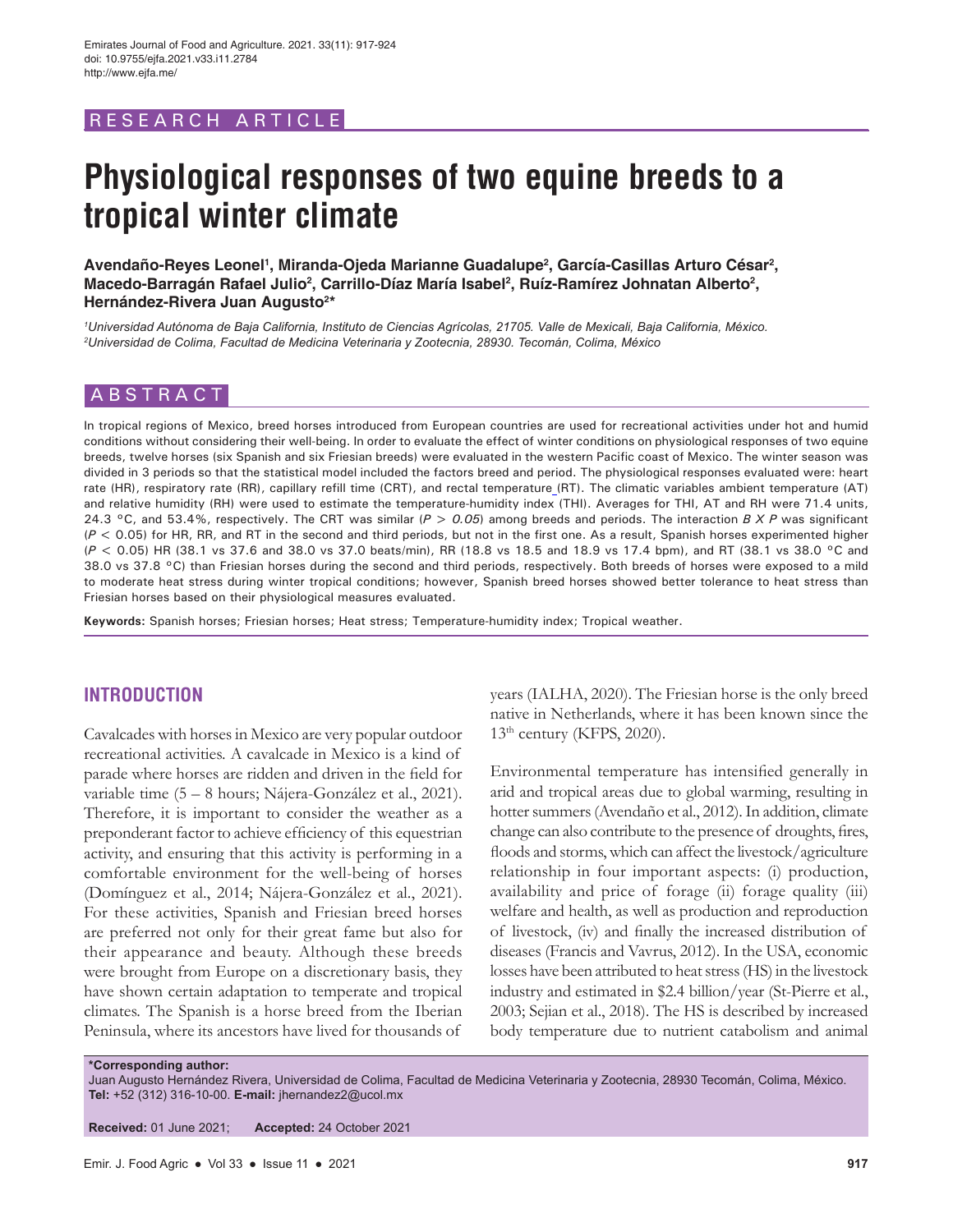inefficiency for losing body heat under high environmental conditions such as relative humidity, temperature ambient, wind speed, and solar radiation (McManus et al., 2011; Holcomb et al., 2015). In fact, solar radiation is the main factor for gaining heat directly or indirectly from the environment (Krishnan et al., 2017; Holcomb, 2017).

Hence, these climatic conditions can negatively affect performance of horses, causing physiologic and endocrine changes in response to HS (Wagner, 2010). The temperaturehumidity index (THI) is a measured used to quantify the degree of HS on farm animals, and for cattle it starts from 72 units (Armstrong, 1994). In horses, thermoneutral zone is between 5-25 °C (Morgan, 1998). Additionally, during the daily work of horses doing recreational activities a great effort by the cardiovascular system is required (Mills et al., 1996). In fact, it has been detected that shortly after the horse starts physical work, blood flow is increased to supply energy and oxygen to the striatum muscle located in the thoracic and pelvic limbs, but this route produces a lot of body heat and can be aggravated if HS conditions are present (Ohmura et al., 2002; Hernández et al., 2011). Animals exposed to intense heat conditions have shown an increase in cortisol concentrations, which is directly related to the level of stress; they also show a decreased in insulin, thyroxine, triiodothyronine and plasma aldosterone (Habeeb et al., 2018; Butterfield et al., 2018). Then, water consumption, rectal temperature, pulse rate, and respiratory rate also increased; finally, the consumption of nutrients and dry matter intake, as well as the rate of passage of food decreased (Kamal et al., 2018a; Kamal et al., 2018b).

Correlations have been observed between climate and physiological responses such as respiratory and heart rates, body temperature, and general metabolism in horses (Arnold et al., 2006; Janczarek et al., 2015). Fortunately, horses have an excellent thermoregulatory system which allows them to release body heat through the skin by sweating; they also use other mechanisms to loose body heat like panting, defecating, and urinating (Mrowka and Reuter, 2016; Polsky and von Keyserlingk, 2017). In a tropical region of the central coast of the Gulf Mexico, Domínguez et al. (2014) evaluated physiological responses of local breed horses to a winter tropical weather, finding that even in winter season, there are periods of heat stress during the morning and afternoon, so comfort is not completely achieved in this tropical scenario. The climate in Colima, a Mexican state located close to the Pacific Ocean is categorized as tropical (Vizcaíno-Vargas et al., 2004), and its effect on European breed horses has not yet been evaluated. Therefore, the objective of this study was to evaluate the effect of winter conditions, divided in three periods, on some physiological responses of Spanish and Friesian breed horses in a tropical ecosystem.

# **MATERIALS AND METHODS**

## **Location of the study**

This study was carried out in two different locations of the municipality Colima, located in the state Colima, Mexico (El Chanal: 19° 17´ 33˝ N, and 103° 42´ 13˝ W; Los Potrillos: 19° 14´ 55˝ N, and 103° 41´ 03˝ W). The climatic conditions are tropical, with temperatures ranging between 11 and 35 °C, average annual precipitation of 1000 mm, average annual relative humidity of 50%, and 485 m above sea level (Vizcaíno-Vargas et al., 2004; INEGI 2017).

## **Climatological data**

Daily ambient temperature and relative humidity were recorded every 15 minutes by the weather station of the National Water Commission, Colima Delegation, which was located about seven kilometers from the study sites (19° 13´ 06˝ N, and 103° 43´ 15˝ W). Both ambient temperature (AT,  $^{\circ}$ C) and relative humidity (RH,  $^{\circ}$ ) were used to estimate the temperature-humidity index (THI, units) following the formula suggested by Hahn (1999):

THI =  $0.81 \times AT + RH$  (AT - 14.4) + 46.4.

## **Experimental animals, diet and livery stables**

The duration of the study was 100 d and the winter season was divided into three periods (P1: December 19, 2016, to January 22, 2017; P2: January 23 to February 26, 2017; and P3: February 27 to March 31, 2017). Twelve horses, six Spanish and six Friesian breeds with similar characteristics (age  $[4 \pm 0.9$  years old], and body weight  $[500 \pm 50$  kg]) were selected to ensure balance between genetic groups. Half of the horses from each breed were in one location (El Chanal) and the other half in other location (Los Potrillos); both places corresponded to the same municipality. Horses were fed a similar diet consisted of a combination of commercial concentrate (350 g/kg as fed), alfalfa hay (600 g/kg as fed), and oat hay (50 g/kg as fed) daily at 0900 and 1800 h, formulated based on NRC (1978). Freshwater was available at all times. All horses were confined to individual stables with dimensions of 4 x 4 m, N-S orientation, and equipped with shades, drinkers and feeders.

#### **Experimental procedure**

Physiological responses were obtained twice every week on Monday and Friday at 0800 h. Horses were moved to an adjacent handling sleeve to obtain rectal temperature (RT, °C; Fig. 1a) using a manual thermometer (51-II; Fluke Corporation, Everett, WA, USA) which was assembled to a peak attachment (80 PK-22; Fluke Corporation, Everett, WA, USA). Also, a conventional stethoscope (3M, Littmann Classic III, MA, USA) was used between the third and sixth intercostal space area of the left flank to obtain heart rate (HR, beats/min; Fig. 1c). The respiration rate (RR; Fig. 1c)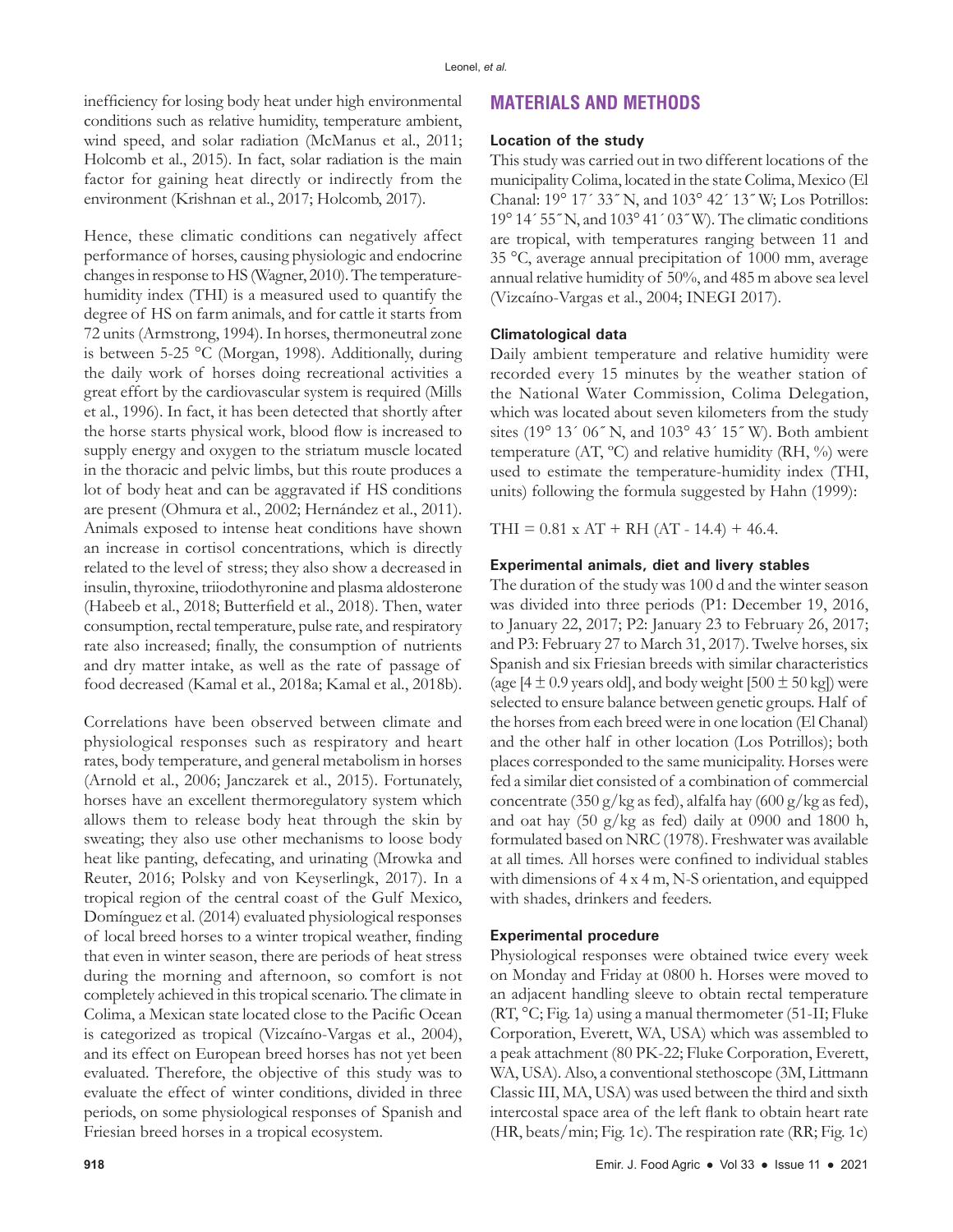was determined by observing the number of breaths during 30 s and multiplying it by 2 to obtain breaths per minute (bpm). Finally, capillary refill time (CRT, seconds; Fig. 1b) was obtained by a pressure applied to the gum with the index finger for five seconds until it turned white; if the pressure was removed it can be counted the time until the gum "pink" indicated that the blood has flowed into the capillaries.

## **Statistical analysis**

A total of 360 observations of each physiologic and environmental variables were analyzed; initially, descriptive statistics were estimated using PROC MEANS from SAS (2004). To determine the effect of breed (*B*) and period (*P*) on each response variable, a 2 x 3 factorial arrangement of treatments in a randomized block design was used. The statistical model included the fixed effects of breed and period, as well as their interaction involved (*B x P*). Location was considered as the block factor. Least squares means and standard errors of the means are reported and significance was declared if *P <* 0.05, whereas a trend was accepted to occur if  $0.05 < P < 0.10$ . All response variables from the experiment were analyzed using the PROC MIXED of SAS (2004).

# **RESULTS**

#### **Environmental conditions**

The average values per week of THI, AT, and RH are shown in Fig. 2. Overall, the average THI during all the weeks of the study was above 71 units. However, during weeks 2, 8, and 12, corresponding to each of the 3 periods, respectively, the average THI was above 73 units. At least 5 weeks below or equal to 70 units were also observed within the second and third periods. The average per week of AT remained at approximately 24.2 °C and RH at 53.2%. The maximum and minimum values of THI, AT, and RH by period are shown in Fig. 3. In periods 1 and 3, the maximum average THI reached 79 units, although in period two it decreased by one unit. The minimum average THI during the three study periods was above 63 units. The maximum and minimum averages of RH during the three study periods were above 77 and 27%, respectively. Finally, maximum and minimum averages of AT during all periods were above 33 and 17 °C, respectively. During the complete experiment the mean values for THI, AT, and RH were 71.4 units, 24.3 °C, and 53.4%, respectively (Table 1).

### **Physiological variables**

Daily averages of HR, RR, CRT, and RT were 37.4 beats/min, 17.8 bpm, 2 s, and 38 °C, respectively (Table 1). Also, HR ranged from 35 to 42 beats/min, RR from 11 to 29 bpm, CRT 2 to 3 s, and RT 37.7 to 38.6 °C. The CRT showed no effect (*P >* 0.05, Table 2) by the B x P interaction, nor for any main effect. Although, the interaction effect  $B \times P$  was significant ( $P < 0.05$ ) for the remaining physiological variables. Therefore, averages of the treatment combinations are shown in Table 3. In fact, during the first period both breeds obtained similar responses (*P >* 0.05) in physiological variables (37 beats/ min, 17 bpm, and 37.9 °C in HR, RR, and RT, respectively). But during the second and third periods, Spanish and Friesian horses obtained differences (*P <* 0.05) in HR (38.1 and 37.6 beats/min), RR (18.8 and 18.5 bpm, as well as 18.9 and 17.4 bpm), and RT (38.1 and 38.0 °C, as well as 38.0 and 37.8 °C), respectively.

## **DISCUSSION**

#### **Climatic conditions**

While the RH observed several peaks during the study, AT and THI showed a steady state. Interestingly, these changes in RH could be explained by equines' preference for using shade during summer mornings in arid conditions (Holcomb et al., 2014; Holcomb and Stull, 2016), showing that environmental conditions can be severe to horses during the morning in extreme environments, which could produce a refractory HS effect, causing in horses accumulated fatigue during the whole period (González-Alonso et al., 1999). This may lead to low performance in their daily activities, although it was not a clearly observed effect on our animals during the morning sampling.



**Fig 1.** Experimental procedure. Rectal temperature (A); Capillary refill time (B); Heart rate and respiration rate (C).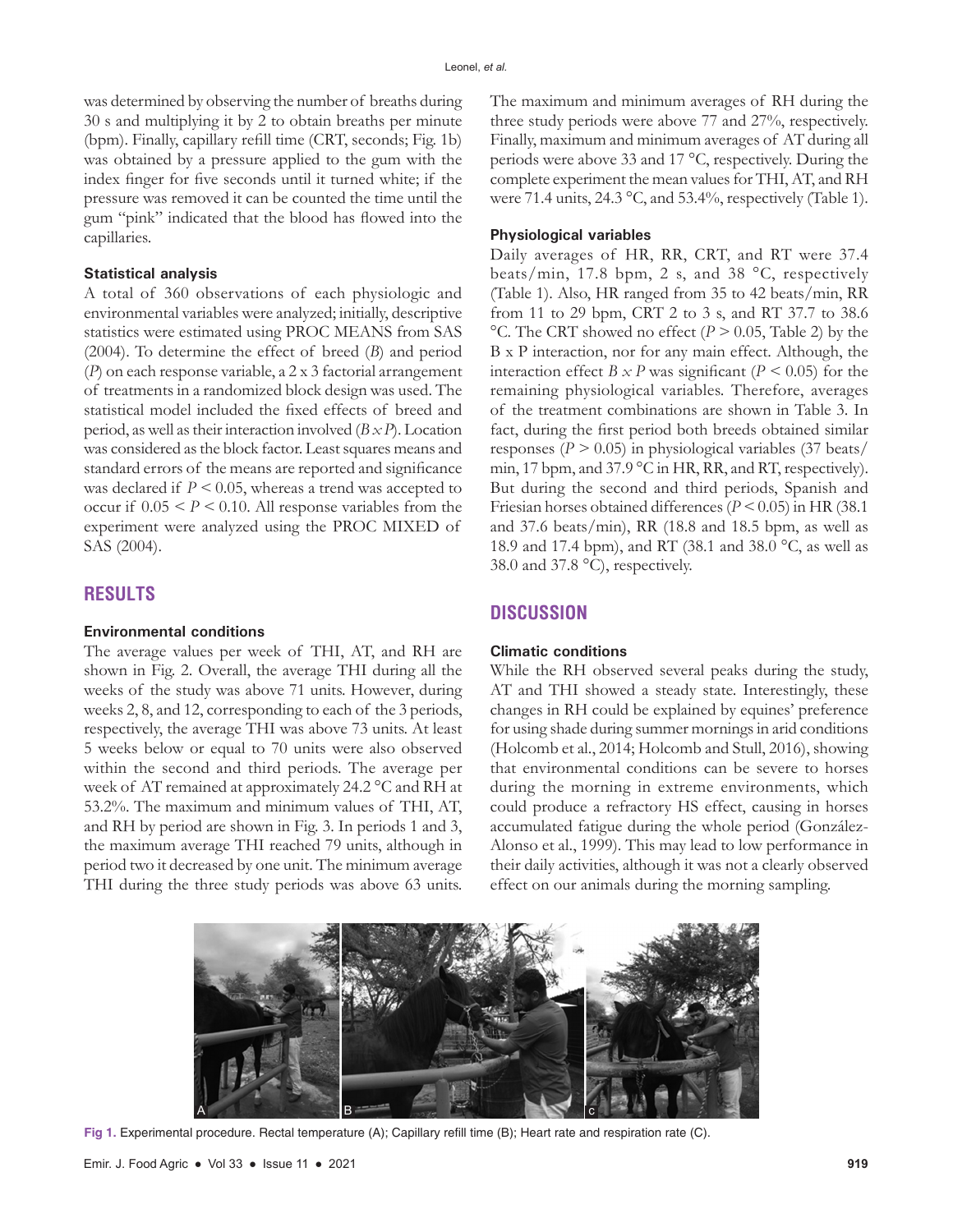

**Fig 2.** Average values of the temperature-humidity index (THI), ambient temperature (AT), and relative humidity (RH) per week during the experimental period.



**Fig 3.** Maximum and minimum values of the temperature-humidity index (THI), relative humidity (RH), and ambient temperature (AT) by periods.

**Table 1: Descriptive statistics of the environment and physiological variables recorded in two equine breeds under heat stress conditions during all study.**

| <b>Items</b>                         | <b>Mean</b> | <b>SEM</b> | <b>Maximum</b> | <b>Minimum</b> |
|--------------------------------------|-------------|------------|----------------|----------------|
| Environment variables                |             |            |                |                |
| Ambient temperature, °C              | 24.26       | 1.33       | 28.10          | 21.70          |
| Relative humidity, %                 | 53.38       | 9.08       | 79.0           | 32.0           |
| Temperature-humidity<br>index, units | 71.43       | 2.23       | 78.46          | 67.27          |
| Physiological variables              |             |            |                |                |
| Heart rate, beats/min                | 37.41       | 1.14       | 42.0           | 35.0           |
| Respiration rate, bpm                | 17.81       | 2.39       | 29.0           | 11.0           |
| Capillary refill time, seconds       | 2.01        | 0.14       | 3.0            | 2.0            |
| Rectal temperature, °C               | 37.97       | 0.22       | 38.6           | 37.7           |

Horses are physiologically susceptible to warm environments (Holcomb, 2017). In fact, under these conditions, the negative changes observed in physiological responses, such as heart rate, respiratory rate, and rectal temperature are well documented (Janczarek et al., 2015). Truthfully, during all study an average AT of around 24 °C was obtained; per period the maximum AT easily exceeds 30 °C according to other results (Holcomb and Stull, 2016), which means that the animals of both genetic groups exceeded the temperature critical point according to their thermoneutral zone (20-30 °C; Morgan, 1998), thus activating the physiological and behavioral responses to dissipate the heat charge. In fact, the same authors mention that these

responses begin before reaching the minimum value of the thermoneutral zone, which generates negative effects on the animals due to the shortened temperature threshold. So horses show signs of fatigue even before obtaining the maximum potential during the working or training time.

Although the average THI was 71 units, up to 7 units of maximum THI above 72 units were detected per period, where mild HS starts. This shows that Spanish and Friesian horses had a mild to moderate HS, according to Wiersma (1990). Certainty, depending on the intensity of climatic factors (i.e., wind speed, solar radiation, relative humidity, ambient temperature), horses can gain or lose body heat (Holcomb, 2017). Then, although the horses may have adapted to the environmental conditions during the study, this can represent a slight disadvantage when starting the daily work, which results in less efficiency. It is important to mention that no variables were collected during the afternoon; however, thermoregulation mechanisms were activated by the horses in the night resulting from the activities performed during the day.

## **Physiological variables**

# *Capillary refill time, CRT*

Results shown in CRT (s 1 and 2) consistently coincides with the nearly two seconds reported by Shawaf et al. (2020) during winter time, which showed an excellent health status in both genetic groups. This is true because they were never reused to the daily work of training.

### *Heart rate, HR*

Under thermoneutral conditions, the average normal heart rate in horses is 33 beats/min (Hodgson, 2014a). In general, the average obtained throughout the study in both groups of animals was four beats/min above this average (Table 1). Coincidentally, the same response was obtained when evaluating the number of beats/min in a transfer trip, since the different horse breeds recorded an average of 40 beats/min at 37 °C ambient temperature (Friend, 2000).

It should be noted that in our study, due to the highly significant *B x P* interaction for HR, RR, and RT, and then to the statistically nature of the results, we focused on the discussion of Table 3. Both breeds of horses obtained a HR of 37 beats/min during the first study period. In contrast, during the second and third periods, Friesian horses obtained 1.3 and 2.7% fewer beats/min, respectively, than Spanish horses, suggesting greater efficiency in dissipating body heat. Moreover, both horse breeds were similar in obtaining four beats/min above-normal HR during the first period. Significances were detected between breeds during the second and third periods with approximately 5 beats/ minute above normal, except for Friesian horses which during the third period obtained the same HR average as in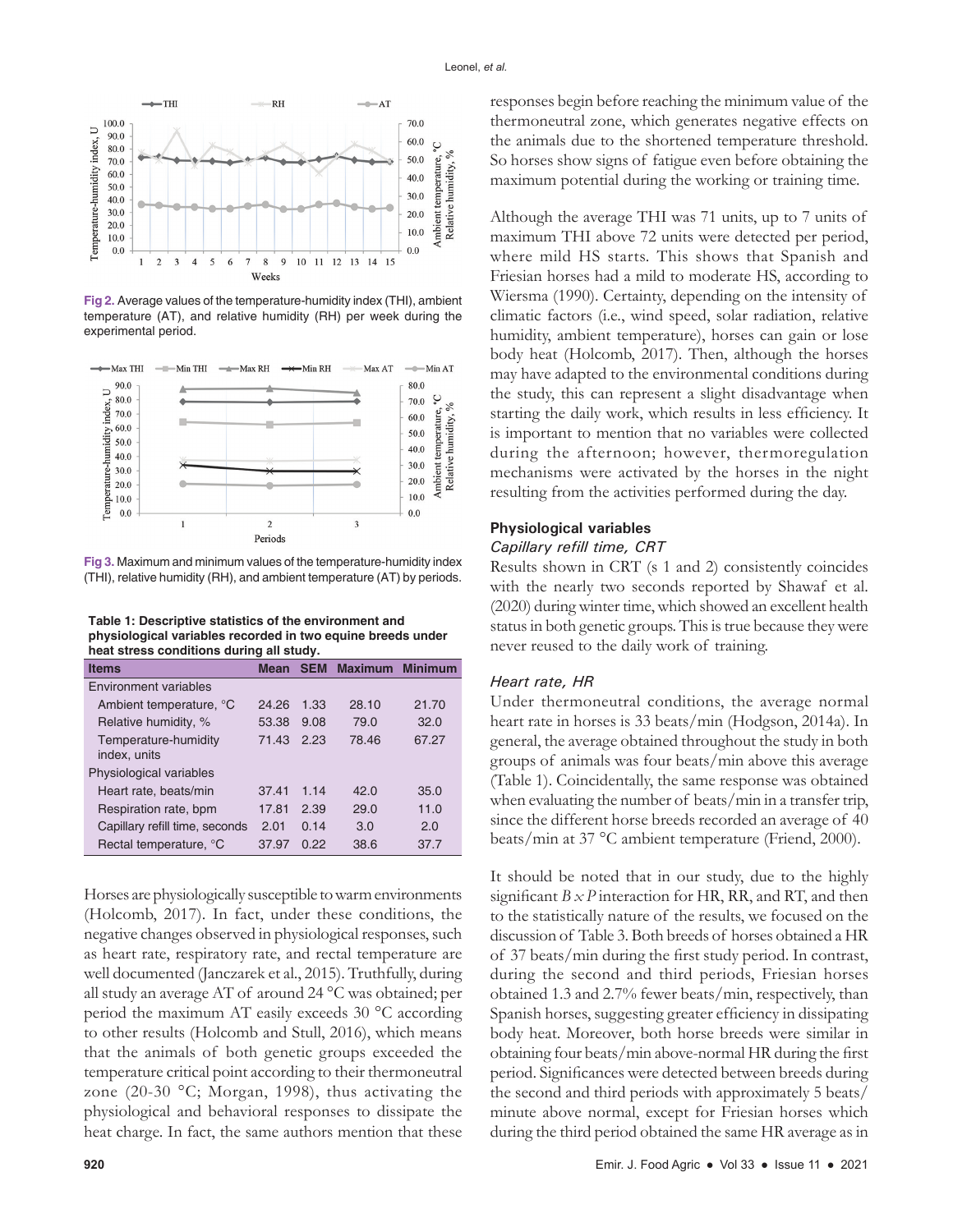| <b>Items</b>     | <b>Breed</b>   |                 |           |          | <b>Period</b> |      |      |           | <b>Breed x Period</b> |                |
|------------------|----------------|-----------------|-----------|----------|---------------|------|------|-----------|-----------------------|----------------|
|                  | <b>Spanish</b> | <b>Friesian</b> | <b>SE</b> | P-Value  |               |      | M    | <b>SE</b> | <b>P-Value</b>        | <b>P-Value</b> |
| HR <sup>1</sup>  | 37.7           | 37.1            | 0.07      | < 0.0001 | 36.9          | 37.8 | 37.5 | 0.09      | < 0.0001              | 0.0016         |
| RR <sup>2</sup>  | 18.2           | 17.5            | 0.16      | 0.0026   | 16.6          | 18.7 | 18.2 | 0.20      | < 0.0001              | 0.0308         |
| CRT <sup>3</sup> | 2.0            | 2.0             | 0.01      | 0.2516   | 2.0           | 2.0  | 2.0  | 0.01      | 0.0974                | 1.0000         |
| RT <sup>4</sup>  | 38.0           | 37.9            | 0.01      | < 0.0001 | 37.9          | 38.1 | 37.9 | 0.01      | < 0.0001              | 0.0095         |

**Table 2: Main and interaction effects on physiological responses of horses during the study.**

<sup>924</sup>Heart rate (beats/min); <sup>2</sup>Respiration rate (bpm); <sup>3</sup>Capillary refill time, seconds; <sup>4</sup>Rectal temperature (°C).

**Table 3: Interaction effect on physiological responses of horses during the study.**

| <b>Interaction</b> | n  | HR <sup>1</sup>              | $\mathbf{R} \mathbf{R}^2$ | RT <sup>3</sup>               |
|--------------------|----|------------------------------|---------------------------|-------------------------------|
| Period I           |    |                              |                           |                               |
| Spanish            | 60 | $37.0 \pm 0.18$ <sup>a</sup> | $16.7 \pm 0.40^a$         | $37.91 \pm 0.02^a$            |
| Friesian           | 60 | $36.8 + 0.18$ <sup>a</sup>   | $16.5 \pm 0.40^a$         | $37.90 \pm 0.02$ <sup>a</sup> |
| Period II          |    |                              |                           |                               |
| Spanish            | 60 | $38.1 \pm 0.18$ <sup>a</sup> | $18.8 \pm 0.40^a$         | $38.14 \pm 0.02$ <sup>a</sup> |
| Friesian           | 60 | $37.6 \pm 0.18^b$            | $18.5 \pm 0.40^a$         | $38.03 \pm 0.02^b$            |
| Period III         |    |                              |                           |                               |
| Spanish            | 60 | $38.0 + 0.18$ <sup>a</sup>   | $18.9 + 0.40^a$           | $37.98 \pm 0.02^a$            |
| Friesian           | 60 | $37.0 + 0.18$ <sup>b</sup>   | $17.4 \pm 0.40^{\circ}$   | $37.82 \pm 0.02^b$            |
|                    |    |                              |                           |                               |

1 Heart rate (beats/min); <sup>2</sup> Respiration rate (bpm); <sup>3</sup> Rectal temperature (°C). abMeans by breed per period with different superscript are different (*P* < 0.05).

the first period. Controversially, even 34.2 beats/min have been reported during summer (Janczarek et al., 2015), which slightly disagrees with our results although it was under similar conditions of little or no activity. Considering that HR is higher during the summer than winter by 45% under arid conditions (Brinkmann et al., 2012), everything indicates that under tropical conditions this number can be similar. In fact, horses during winter obtained a similar number of beats/min than the present study (Shawaf et al., 2020). Regular monitoring of HR in horses can help to evaluate physical response respect to HS and other pathologies (Harris et al., 2007). Actually, it has been mentioned that horses under HS conditions reduce the systolic volume and increase HR during moderate exercise, compromising cardiac expenditure (Marlin et al., 1996). Simply providing water baths in horses under HS conditions can help to reduce the negative effects and decreases HR.

## *Respiration rate, RR*

First of all, it is very important to mention that the normal RR in horses is around 14 bpm (Lekeux et al., 2014). On the other hand, Collier et al. (2017) mention that animals under HS can increase their RR above normal value, depending on the intensity and duration of the HS. Thus, both groups of horses obtained an average of almost 18 bpm, that is, at least four breaths higher than normal. Also, maximum and minimum breathing values during the study ranged between 11 to 29 bpm, respectively. This values suggest that some mornings were warmer than others, which obviously is related to the results obtained in environmental variables during the study; so when RR increased, evaporation and cooling was improved, and the more heat-stressed, the more ventilation and energy is used by horses. In fact, in metabolic terms ventilation represents an increment in the use of intracellular adenosine triphosphate (Pösö et al., 2008). In addition, the maximum RR values were twice as high as normal, indicating that horses began working activities with a clear deterioration of their well-being.

Inversely, during the first and second periods, Spanish and Friesian horses had similar RR, obtaining almost 17 and 19 bpm, respectively. This implies an increased between 3 and 5 bpm, which could be a concern given the normal value reported in resting horses. On the other hand, during the third period Friesian horses obtained almost 9% fewer breaths per minute than Spanish horses, which implies a difference above normal value between 24 and 35%, respectively. Even though at the beginning of the study horses had similar body weight and age, differences in RR could be due to the size of Friesian horses, which are known to be larger than Spanish horses. In fact, this may be due to that lungs represent 1% of the body weight and that bronchioles are not well developed in horses since most of the gas exchange takes place in the alveolar unit (Lekeux et al., 2014). The same authors mention that the connective tissue septa between lobules are not complete, allowing collateral ventilation to transfer air between the lobules through accessory pathways to communicate with the bronchioles and alveolar ducts. Unfortunately, the accessory pathways represent a high resistance to airflow, almost 16% of the required volume, which is low compared to the 90% observed in the human lung (Franklin et al., 2012).

#### *Rectal temperature, RT*

Maximum and minimum RT were 38.6 to 37.7 °C, respectively. During all study, both breeds obtained an average of almost 38 °C; on this respect, Lekeux et al. (2014) mention that the normal RT in horses is  $37 °C$ , so one additional degree in RT may cause physiological and metabolic unbalances in the body (Janczarek et al., 2015).

On the other hand, similar conditions were obtained during the first period with respect to RT, which was 37.9 °C in both horse breeds. Then, according to an increase of AT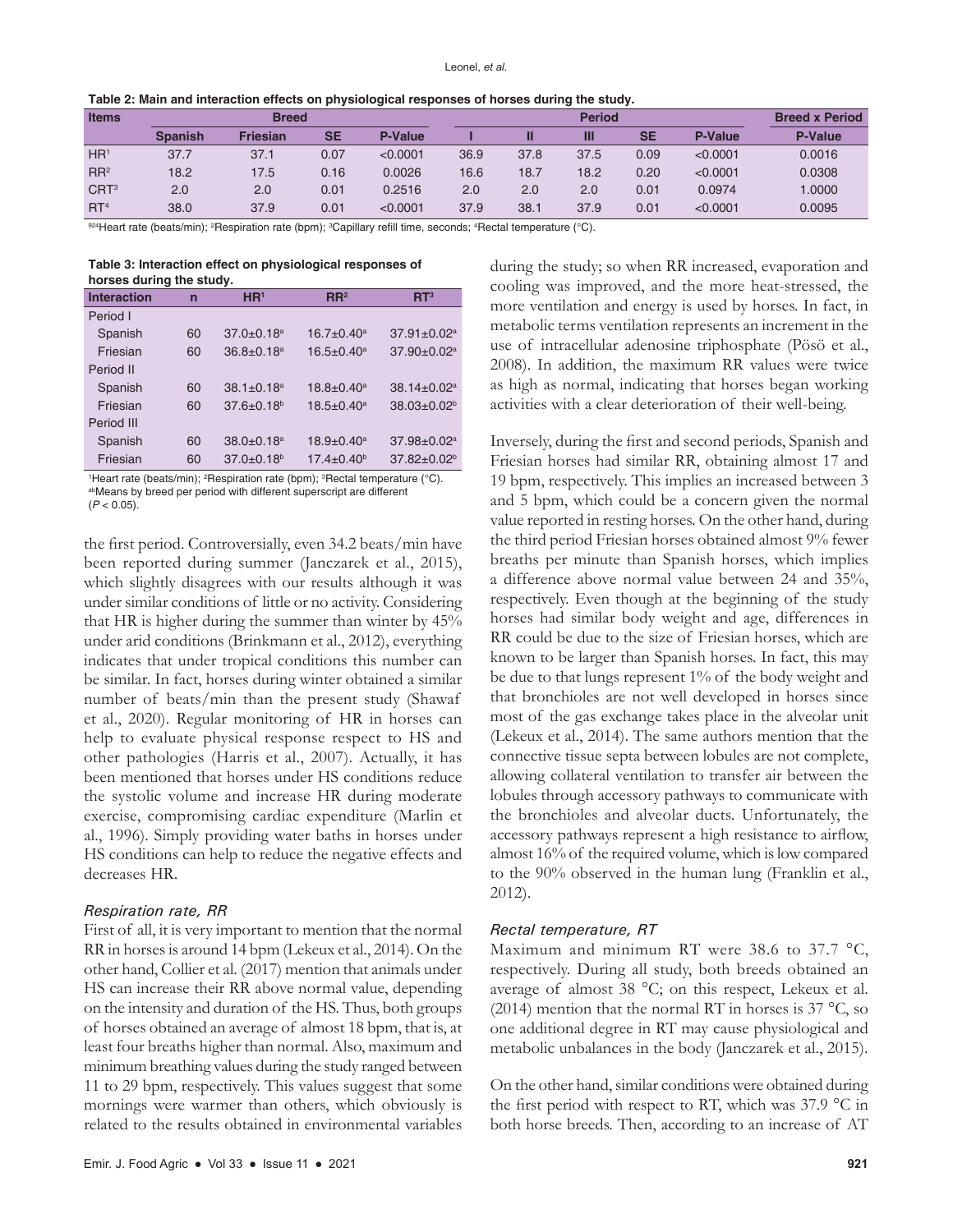and THI during the second period, an increase in RT was also observed in both horse breeds, but Friesian horses were more sensitive in reducing RT by 0.3% than Spanish horses, which implies a difference above the normal value of almost 3%, in both horses' breeds. As a result, this phenomenon was consistently repeated during period three. Some authors mention that an increased in RT is an important sign for detecting HS in horses (Collier et al., 2017). Thus, if RT decreases, thermoregulation process in the animal is not forced (Mrowka and Reuter, 2016). But if body temperature increases, so will oxygen consumption by the mitochondria, mainly during the process of oxidative phosphorylation (Lekeux et al., 2014; Mrowka and Reuter, 2016). A study of Kuntz et al. (2006) showed an increased in DMI of horses to maintain thermoregulation. However, understanding thermoregulation in horses can be difficult, as is evidenced by the wide range in the thermoneutral zone (Morgan, 1998). In fact, although the mechanism appears to be essentially adrenergic-sympathetic, horses have another mechanism to release heat from the body, such as evaporation where through sweating is a redistribution of blood to the surface of the skin, resulting in a highly efficient mechanism (McManus et al., 2011; Hernández et al., 2011; Habeeb et al., 2018). Meanwhile, sweating is under sympathetic nervous control in horses (Hodgson, 2014b). In addition, same author mention that evaporative cooling is an efficient mechanism to reduce the heat gain by the body. Regarding to RT, an increase has been observed throughout the day (Holcomb et al., 2013; Holcomb et al., 2015). Heat by radiation from the floor may contributed to the increase in RT in both breeds of horses, although this is difficult to verify because floor temperatures were not recorded. Assuming the latter, neurons of the preoptic nucleus by way of synaptic connections in the brain through the neurotransmitters glutamate and gamma aminobutyric acid help to regulate body or rectal temperature as well as other physiological responses such as sleep, the sodium-potassium pump or the renin-angiotensin-aldosterone system (Nissen and Renaud, 1994; Henry et al., 2009; McKinley et al., 2015). Thus, under HS conditions, hormones that modulate metabolic rate during thermoregulation such as thyroid hormones and leptin can be affected (Taylor et al., 2014). That is, under HS conditions triiodothyronine and thyroxine hormones may decrease in blood levels (Habeeb et al., 2018). Therefore, according to Holcomb et al. (2015) our horses absorbed environment heat and increased body heat by metabolism. Also, a high correlation (0.78 *< r <* 0.96) has been detected between cortisol levels and RR, HR, and RT (Casella et al., 2016). Hence, although we did not determine cortisol levels, we may expect similar results since an increased in blood cortisol is commonly used as HS indicator (Möstl and Palme, 2002). Finally, work, exercise, or simply daily activities can induce HS, especially if body heat

and environmental factors are critical, causing a failure in the thermoregulatory system by anhidrosis, and consequently inadequate welfare.

More research is needed to get a better picture of the negative effects of HS on horses, which can be attained collecting additional physiological variables at different times of the day, as well as other seasons, shade structures, or nutritional strategies to improve equine welfare. In addition, it is necessary to carry out hormonal determinations that reinforce the presence of heat stress in horses.

# **CONCLUSIONS**

Horses of the present study were exposed to mild to moderate heat stress during winter tropical conditions. This level of heat stress produced no changes in physiological responses during the first study period, but during periods two and three Friesian horses were physiologically less affected than Spanish horses. These results can be pertinent in searching for better management practices for the care of recreational horses. Future research could include hormone determinations involved in determining heat stress in horses, as well as different strategies to mitigate the negative effects during and after regular equine work in tropical conditions.

## **Conflict of interest**

There are no known conflicts of interest associated with this publication and there has been no significant financial support for this work that could have influenced its outcome.

## **Authors' contributions**

Conceived the experiment: Avendaño-Reyes Leonel, and Hernández-Rivera Juan Augusto. Performed field trial: Miranda-Ojeda Marianne Guadalupe, Carrillo-Díaz María Isabel and Ruíz-Ramírez Johnatan Alberto. Performed statistical analysis and interpretation of results: García-Casillas Arturo César and Macedo-Barragán Rafael Julio. Wrote the manuscript: Avendaño-Reyes Leonel, and Hernández-Rivera Juan Augusto. All authors read and approved the manuscript.

## **REFERENCES**

- Armstrong, D. V. 1994. Heat stress interaction with shade and cooling. J. Dairy Sci. 77:2044-2050.
- Arnold, W., T. Ruf and R. Kuntz. 2006. Seasonal adjustment of energy budget in a large wild mammal, the Przewalski horse (*Equus ferus przewalskii*) II. Energy expenditure. J. Exp. Biol. 209: 4566-4573.
- Avendaño, R. L., R. J. A. Hernández, V. F. D. Álvarez, C. U. Macías,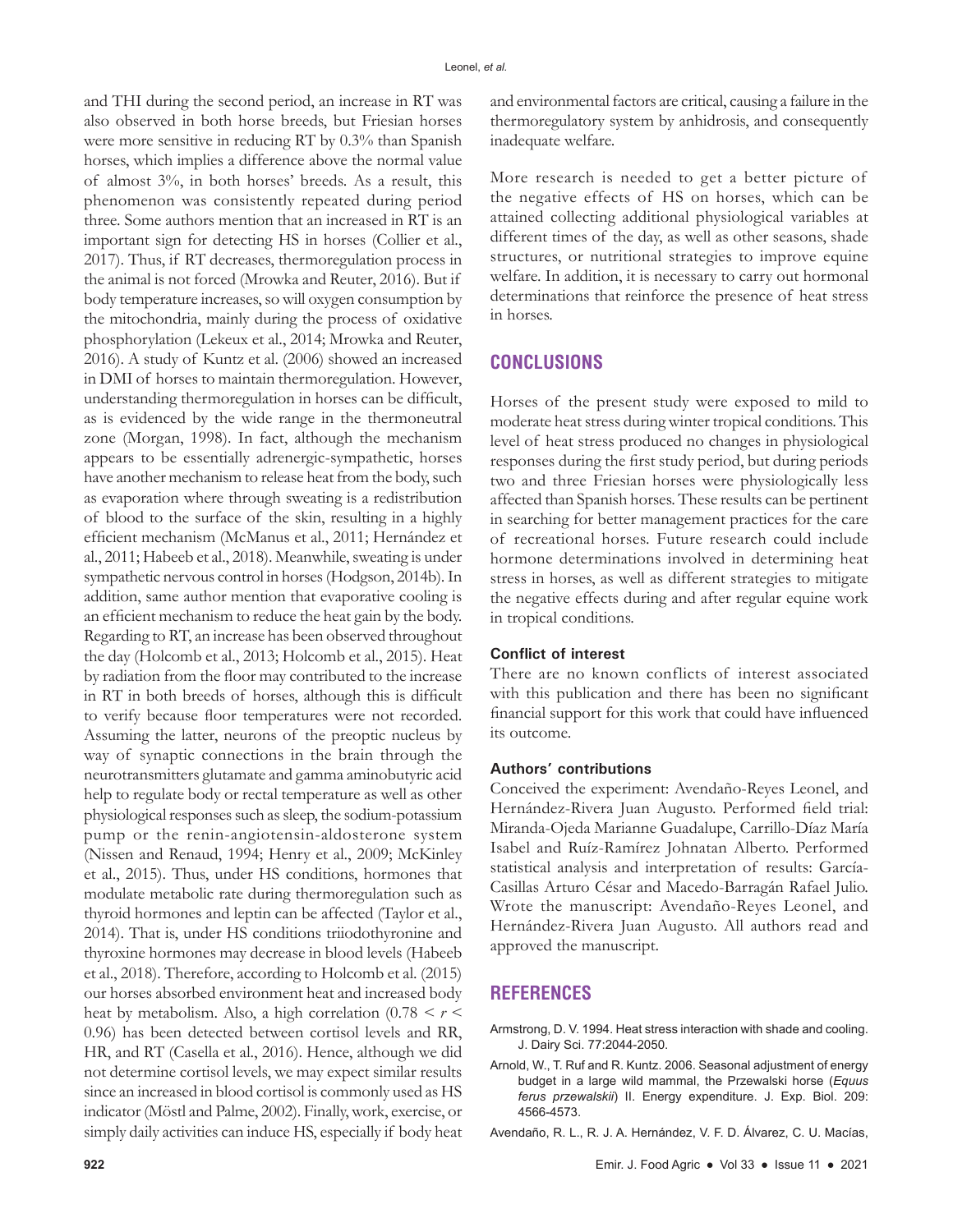M. R. Díaz, C. A. Correa, P. H. Robinson and J. G. Fadel. 2012. Physiological and productive responses of multiparous lactating Holstein cows exposed to short-term cooling during severe summer conditions in an arid region of Mexico. Int. J. Biometeorol. 56: 993-999.

- Brinkmann, L., M. Gerken and A. Riek. 2012. Adaptation strategies to seasonal changes in environmental conditions of a domesticated horse breed, the Shetland pony (*Equus ferus caballus*). J. Exp. Biol. 215: 1061-1068.
- Butterfield, C., B. Grumpelt, D. Kimmel, R. Patterson, K. Jones, S. L. Scott and A. Schaefer. 2018. The pretransport management of stress in performance horses. J. Equine Vet. Sci. 69: 145-148.
- Casella, S., I. Vazzana, E. Giudice, F. Fazio and G. Piccione. 2016. Relationship between serum cortisol levels and some physiological parameters following reining training session in horse. Anim. Sci. J. 87: 729-735.
- Collier, R. J., Y. Xiao and D. E. Bauman. 2017. Chapter 1 Regulation of factors affecting milk yield. In: Nutrients in Dairy and their Implications on Health and Disease. Academic Press, Cambridge, Massachusetts, pp. 3-17.
- Domínguez, C., A. Hernández, P. Cervantes, B. Domínguez, dB. L. López, A. Olmos and A. Canales. 2014. Respuesta fisiológica de razas locales de caballos en Veracruz, México, durante la época de mayor confort. A.I.C.A. 4: 77-79.
- Francis, J. A. and S. J. Vavrus. 2012. Evidence linking Arctic amplification to extreme weather in mid‐latitudes. Geophys. Res. Lett. 39: 1-6.
- Franklin, S., E. Van Erck‐Westergren and W. Bayly. 2012. Respiratory responses to exercise in the horse. Equine Vet. J. 44: 726-732.
- Friend, T. 2000. Dehydration, stress, and water consumption of horses during long-distance commercial transport. J. Anim. Sci. 78: 2568-2580.
- González-Alonso, J., C. Teller, S. L. Andersen, F. B. Jensen, T. Hyldig and B. Nielsen. 1999. Influence of body temperature on the development of fatigue during prolonged exercise in the heat. J. Appl. Physiol. 86: 1032-1039.
- Habeeb, A. A. M., A. E. Gad and A. A. El-Tarabany and M. A. A. Atta. 2018. Negative effects of heat stress on growth and milk production of farm animals. J. Anim. Husbandry Dairy Sci. 2: 1-12.
- Hahn, G. L. 1999. Dynamic responses of cattle to thermal heat loads. J. Anim. Sci. 77: 10-20.
- Harris, P., D. J. Marlin, H. Davidson, J. Rodgerson, A. Gregory and D. Harrison. 2007. Practical assessment of heart rate response to exercise under field conditions. Equine Comp. Exerc. Physiol. 4: 15-21.
- Henry, M., M. Grob and D. Mouginot. 2009. Endogenous angiotensin II facilitates GABAergic neurotransmission afferent to the Na+ responsive neurons of the rat median preoptic nucleus. Am. J. Physiol. Regul. Integr. Comp. Physiol. 297: R783-R792.
- Hernández, R. J. A., V. F. D. Álvarez, C. A. Correa, C. U. Macías, J. G. Fadel, P. H. Robinson and R. L. Avendaño. 2011. Effect of short-term cooling on physiological and productive responses of primiparous Holstein cows exposed to elevated ambient temperatures. Acta Agric. Scand. A Anim. Sci. 61: 34-39.
- Hodgson, D. R. 2014a. Chapter 11 The cardiovascular system: Anatomy, physiology, and adaptations to exercise and training. In: The Athletic Horse. 2nd ed. WB Saunders, Philadelphia, Pennsylvania, pp. 62-173.
- Hodgson, D. R. 2014b. Chapter 8 Thermoregulation. In: The Athletic Horse. 2<sup>nd</sup> ed. WB Saunders, Philadelphia, Pennsylvania, pp. 108-124.
- Holcomb, K. 2017. Is shade for horses a comfort resource or a minimum requirement? J. Anim. Sci. 95: 4206-4212.
- Holcomb, K. E. and C. L. Stull. 2016. Effect of time and weather on preference, frequency, and duration of shade use by horses. J. Anim. Sci. 94: 1653-1661.
- Holcomb, K., C. Tucker and C. Stull. 2013. Physiological, behavioral, and serological responses of horses to shaded or unshaded pens in a hot, sunny environment. J. Anim. Sci. 91: 5926-5936.
- Holcomb, K., C. Tucker and C. Stull. 2014. Preference of domestic horses for shade in a hot, sunny environment. J. Anim. Sci. 92: 1708-1717.
- Holcomb, K. E., C. B. Tucker and C. L. Stull. 2015. Shade use by small groups of domestic horses in a hot, sunny environment. J. Anim. Sci. 93: 5455-5464.
- INEGI. 2017. Anuario Estadístico y Geográfico de Colima. Instituto Nacional de Estadística y Geografía.
- IALHA. 2020. The Original Dressage Horse. International Andalusian and Lusitano Horse Association. Available from: https://ialha. org/our-breed-2 [Last accessed on 2020 Apr 23].
- Janczarek, I., I. Wilk, E. Zalewska and K. Bocian. 2015. Correlations between the behavior of recreational horses, the physiological parameters and summer atmospheric conditions. Anim. Sci. J. 86: 721-728.
- Kamal, R., T. Dutt, M. Patel, A. Dey, P. C. Chandran, P. K. Bharti and S. K. Barari. 2016a. Behavioural, biochemical and hormonal responses of heat-stressed crossbred calves to different shade materials. J. Appl. Anim. Res. 44: 347-354.
- Kamal, R., T. Dutt, B. Patel, G. Singh, P. Chandran, A. Dey and S. Barari. 2016b. Effect of shade materials on rectal temperature, respiration rate and body surface temperature of crossbred calves during rainy season. Indian J. Anim. Sci. 86: 75-81.
- KFPS. 2020. Royal Friesian. General Information. Koninklijke Friesch Paarden-Stamboek Available from: https://english.kfps.nl/ TheFriesianHorse/TheFriesianHorse/Generalinformation.aspx [Last accessed on 2020 Apr 23].
- Krishnan, G., M. Bagath, P. Pragna, M. K. Vidya, J. Aleena, P. R. Archana, V. Sejian and R. Bhatta. 2017. Mitigation of the heat stress impact in livestock reproduction. Theriogenology. 8: 8-9.
- Kuntz, R., C. Kubalek, T. Ruf, F. Tataruch and W. Arnold. 2006. Seasonal adjustment of energy budget in a large wild mammal, the Przewalski horse (*Equus ferus przewalskii*) I. Energy intake. J. Exp. Biol. 209: 4557-4565.
- Lekeux, P., T. Art and D. R. Hodgson. 2014. Chapter 9 The respiratory system: Anatomy, physiology, and adaptations to exercise and training. In: The Athletic Horse. 2<sup>nd</sup> ed. WB Saunders, Philadelphia, Pennsylvania, pp. 125-154.
- Marlin, D., C. Scott, R. Schroter, P. Mills, R. Harris, P. A. Harris, C. Orme,C. Roberts, C. M. Marr and S. J. Dyson. 1996. Physiological responses in nonheat acclimated horses performing treadmill exercise in cool (20 C/40% RH), hot dry (30 C/40% RH) and hot humid (30 C/80% RH) conditions. Equine Vet. J. 28: 70-84.
- McKinley, M., S. Yao, A. Uschakov, R. McAllen, M. Rundgren and D. Martelli. 2015. The median preoptic nucleus: front and centre for the regulation of body fluid, sodium, temperature, sleep and cardiovascular homeostasis. Acta Physiol. 214: 8-32.
- McManus, C., M. Castanheira, S. R. Paiva, H. Louvandini, M. C. S. Fioravanti, G. R. Paludo, E. Bianchini and P. S. Corrêa. 2011. Use of multivariate analyses for determining heat tolerance in Brazilian cattle. Trop. Anim. Health Prod. 43: 623-630.
- Mills, P. C., N. C. Smith, I. Casas, P. Harris, R. C. Harris and D. J. Marlin. 1996. Effects of exercise intensity and environmental stress on indices of oxidative stress and iron homeostasis during